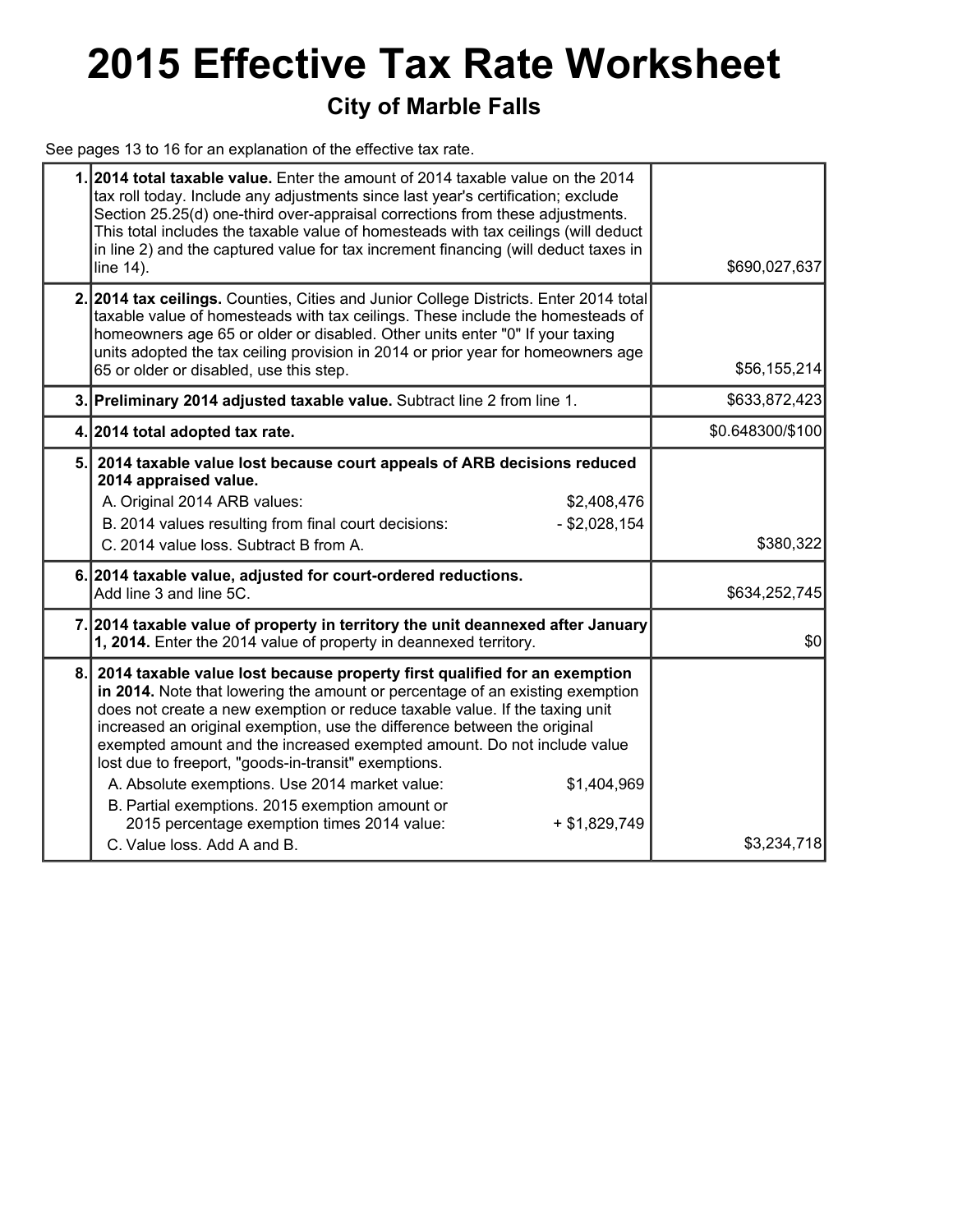## **2015 Effective Tax Rate Worksheet (continued) City of Marble Falls**

| 9. 2014 taxable value lost because property first qualified for agricultural<br>appraisal (1-d or 1-d-1), timber appraisal, recreational/scenic appraisal or<br>public access airport special appraisal in 2015. Use only those properties<br>that first qualified in 2015; do not use properties that qualified in 2014.<br>A. 2014 market value:<br>\$0<br>B. 2015 productivity or special appraised value:<br>$- $0$<br>C. Value loss. Subtract B from A. | \$0           |
|--------------------------------------------------------------------------------------------------------------------------------------------------------------------------------------------------------------------------------------------------------------------------------------------------------------------------------------------------------------------------------------------------------------------------------------------------------------|---------------|
| 10. Total adjustments for lost value. Add lines 7, 8C and 9C.                                                                                                                                                                                                                                                                                                                                                                                                | \$3,234,718   |
| 11. 2014 adjusted taxable value. Subtract line 10 from line 6.                                                                                                                                                                                                                                                                                                                                                                                               | \$631,018,027 |
| 12. Adjusted 2014 taxes. Multiply line 4 by line 11 and divide by \$100.                                                                                                                                                                                                                                                                                                                                                                                     | \$4,090,889   |
| 13. Taxes refunded for years preceding tax year 2014. Enter the amount of taxes<br>refunded during the last budget year for tax years preceding tax year 2014.<br>Types of refunds include court decisions, Section 25.25(b) and (c) corrections<br>and Section 31.11 payment errors. Do not include refunds for tax year 2014.<br>This line applies only to tax years preceding tax year 2014.                                                              | \$1,062       |
| 14. Taxes in tax increment financing (TIF) for tax year 2014. Enter the amount of<br>taxes paid into the tax increment fund for a reinvestment zone as agreed by the<br>taxing unit. If the unit has no 2015 captured appraised value in Line 16D, enter<br>"0."                                                                                                                                                                                             | \$19,519      |
| 15. Adjusted 2014 taxes with refunds. Add lines 12 and 13, subtract line 14.                                                                                                                                                                                                                                                                                                                                                                                 | \$4,072,432   |
| 16. Total 2015 taxable value on the 2015 certified appraisal roll today. This<br>value includes only certified values and includes the total taxable value of<br>homesteads with tax ceilings (will deduct in line 18). These homesteads<br>includes homeowners age 65 or older or disabled.<br>A. Certified values only:<br>\$721,907,324<br>B. Counties: Include railroad rolling stock values<br>certified by the Comptroller's office:<br>+ \$0          |               |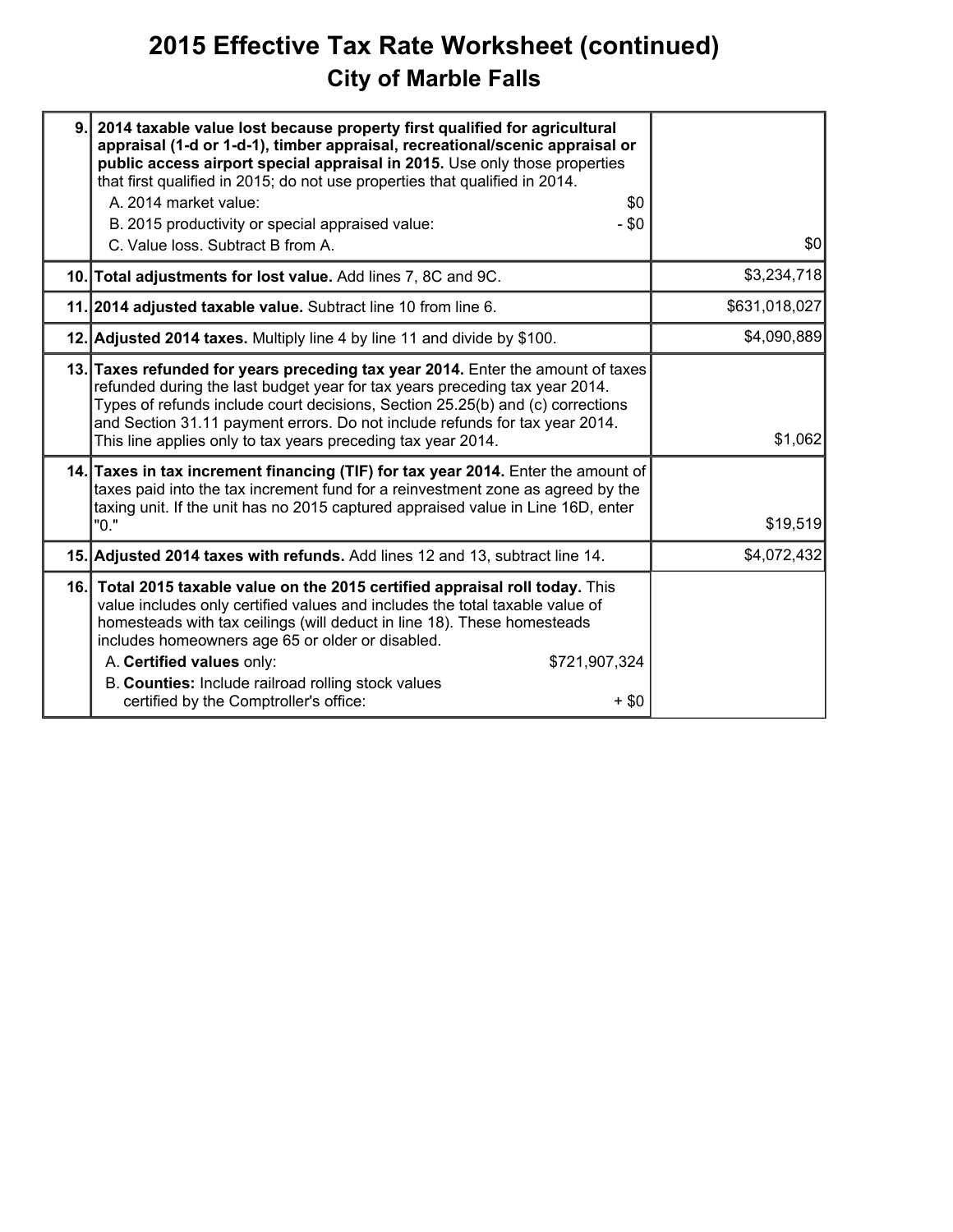## **2015 Effective Tax Rate Worksheet (continued) City of Marble Falls**

| 16.1<br>$ (\mathsf{cont.}) $ | C. Pollution control exemption: Deduct the value<br>of property exempted for the current tax year for<br>the first time as pollution control property (use this<br>line based on attorney's advice):<br>D. Tax increment financing: Deduct the 2015<br>captured appraised value of property taxable by a<br>taxing unit in a tax increment financing zone for<br>which the 2015 taxes will be deposited into the tax<br>increment fund. Do not include any new property<br>value that will be included in line 21 below.<br>E. Total 2015 value. Add A and B, then subtract C<br>and D.                                                                                                                                                                                                                                                                                                                                                                                                                                                                                                                                                                                                                   | $-$ \$0<br>$-$ \$5,122,921 | \$716,784,403 |
|------------------------------|-----------------------------------------------------------------------------------------------------------------------------------------------------------------------------------------------------------------------------------------------------------------------------------------------------------------------------------------------------------------------------------------------------------------------------------------------------------------------------------------------------------------------------------------------------------------------------------------------------------------------------------------------------------------------------------------------------------------------------------------------------------------------------------------------------------------------------------------------------------------------------------------------------------------------------------------------------------------------------------------------------------------------------------------------------------------------------------------------------------------------------------------------------------------------------------------------------------|----------------------------|---------------|
| 17.1                         | Total value of properties under protest or not included on certified<br>appraisal roll.<br>A. 2015 taxable value of properties under<br>protest. The chief appraiser certifies a list of<br>properties still under ARB protest. The list shows<br>the district's value and the taxpayer's claimed<br>value, if any or an estimate of the value if the<br>taxpayer wins. For each of the properties under<br>protest, use the lowest of these values. Enter the<br>total value.<br>B. 2015 value of properties not under protest or<br>included on certified appraisal roll. The chief<br>appraiser gives taxing units a list of those taxable<br>properties that the chief appraiser knows about<br>but are not included at appraisal roll certification.<br>These properties also are not on the list of<br>properties that are still under protest. On this list<br>of properties, the chief appraiser includes the<br>market value, appraised value and exemptions for<br>the preceding year and a reasonable estimate of<br>the market value, appraised value and<br>exemptions for the current year. Use the lower<br>market, appraised or taxable value (as<br>appropriate). Enter the total value. | \$2,710,880<br>$+$ \$0     |               |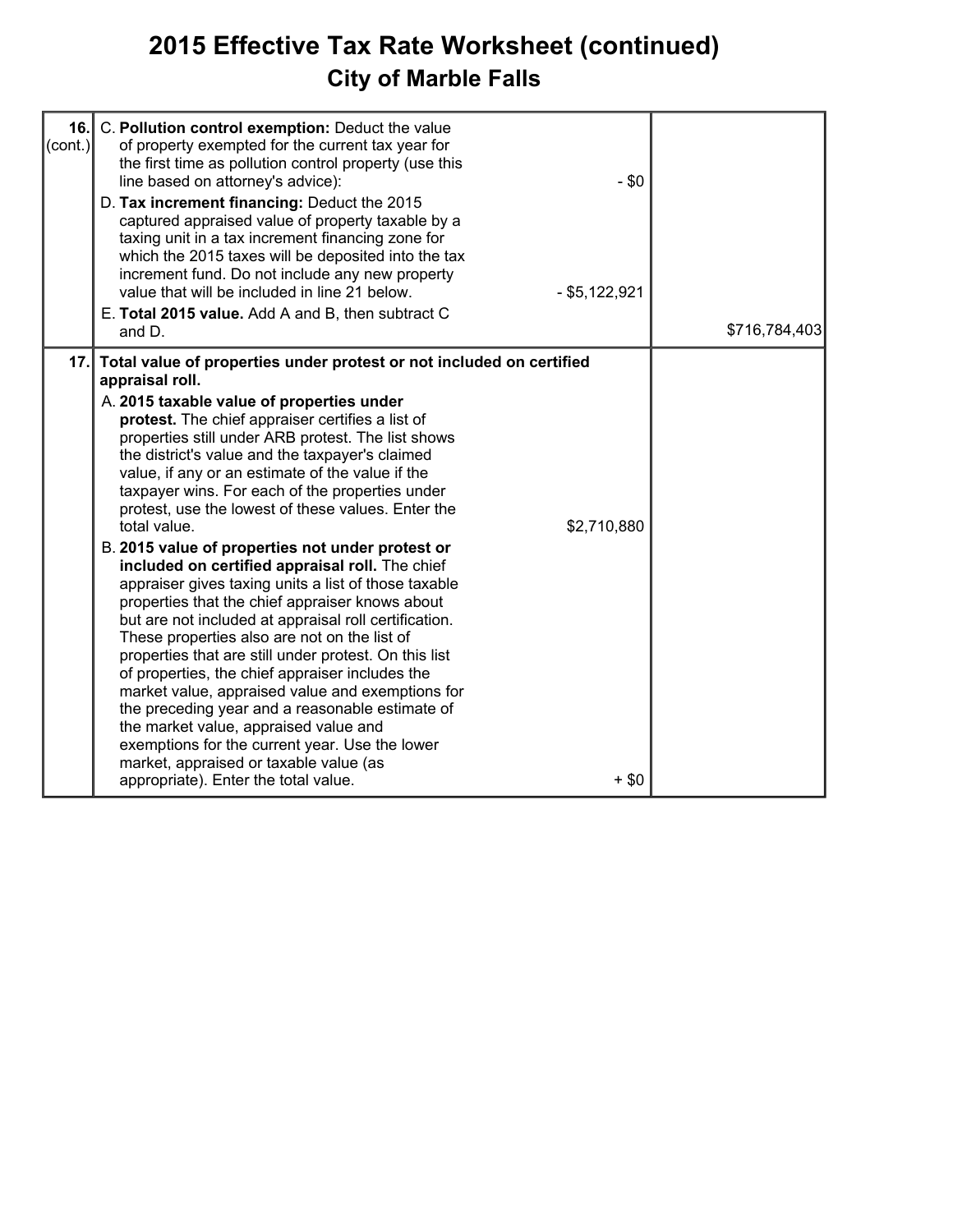### **2015 Effective Tax Rate Worksheet (continued) City of Marble Falls**

| 17.<br>(cont.) | C. Total value under protest or not certified. Add<br>A and B.                                                                                                                                                                                                                                                                                                                                                                                                                                                                                                                                                                                                                                                                                                                                                                                                                                                                               | \$2,710,880    |
|----------------|----------------------------------------------------------------------------------------------------------------------------------------------------------------------------------------------------------------------------------------------------------------------------------------------------------------------------------------------------------------------------------------------------------------------------------------------------------------------------------------------------------------------------------------------------------------------------------------------------------------------------------------------------------------------------------------------------------------------------------------------------------------------------------------------------------------------------------------------------------------------------------------------------------------------------------------------|----------------|
|                | 18. 2015 tax cellings. Counties, cities and junior colleges enter 2015 total taxable<br>value of homesteads with tax ceilings. These include the homesteads of<br>homeowners age 65 or older or disabled. Other units enter "0." If your taxing<br>units adopted the tax ceiling provision in 2014 or prior year for homeowners<br>age 65 or older or disabled, use this step.                                                                                                                                                                                                                                                                                                                                                                                                                                                                                                                                                               | \$62,139,335   |
|                | 19. 2015 total taxable value. Add lines 16E and 17C. Subtract line 18.                                                                                                                                                                                                                                                                                                                                                                                                                                                                                                                                                                                                                                                                                                                                                                                                                                                                       | \$657,355,948  |
|                | 20. Total 2015 taxable value of properties in territory annexed after January 1,<br>2008. Include both real and personal property. Enter the 2015 value of property<br>in territory annexed.                                                                                                                                                                                                                                                                                                                                                                                                                                                                                                                                                                                                                                                                                                                                                 | \$0            |
|                | 21. Total 2015 taxable value of new improvements and new personal property<br>located in new improvements. "New" means the item was not on the<br>appraisal roll in 2014. An improvement is a building, structure, fixture or fence<br>erected on or affixed to land. A transportable structure erected on its owner's<br>land is also included unless it is held for sale or is there only temporarily. New<br>additions to existing improvements may be included if the appraised value can<br>be determined. New personal property in a new improvement must have been<br>brought into the unit after January 1, 2014 and be located in a new<br>improvement. New improvements do include property on which a tax<br>abatement agreement has expired for 2015. New improvements do not include<br>mineral interests produced for the first time, omitted property that is back<br>assessed and increased appraisals on existing property. | \$6,949,000    |
|                | 22. Total adjustments to the 2015 taxable value. Add lines 20 and 21.                                                                                                                                                                                                                                                                                                                                                                                                                                                                                                                                                                                                                                                                                                                                                                                                                                                                        | \$6,949,000    |
|                | 23. 2015 adjusted taxable value. Subtract line 22 from line 19.                                                                                                                                                                                                                                                                                                                                                                                                                                                                                                                                                                                                                                                                                                                                                                                                                                                                              | \$650,406,948  |
|                | 24. 2015 effective tax rate. Divide line 15 by line 23 and multiply by \$100.                                                                                                                                                                                                                                                                                                                                                                                                                                                                                                                                                                                                                                                                                                                                                                                                                                                                | \$0.6261/\$100 |
|                | 25. COUNTIES ONLY. Add together the effective tax rates for each type of tax the<br>county levies. The total is the 2015 county effective tax rate.                                                                                                                                                                                                                                                                                                                                                                                                                                                                                                                                                                                                                                                                                                                                                                                          | \$/\$100       |

A county, city or hospital district that adopted the additional sales tax in November 2014 or in May 2015 must adjust its effective tax rate. *The Additional Sales Tax Rate Worksheet* on page 39 sets out this adjustment. Do not forget to complete the *Additional Sales Tax Rate Worksheet* if the taxing unit adopted the additional sales tax on these dates.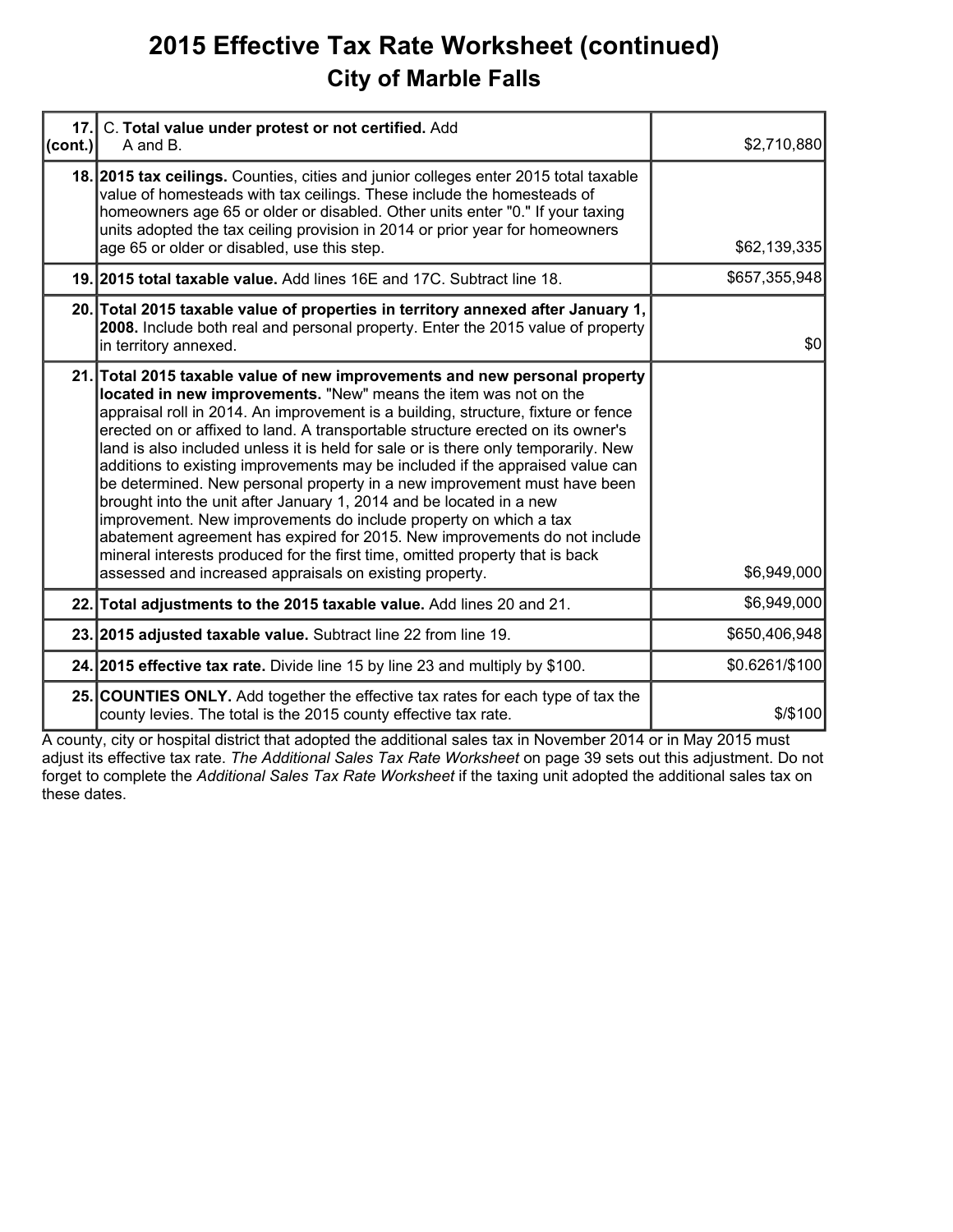# **2015 Rollback Tax Rate Worksheet**

#### **City of Marble Falls**

See pages 17 to 21 for an explanation of the rollback tax rate.

|      | 26. 2014 maintenance and operations (M&O) tax rate.                                                                                                                                                                                                                                                                                                                                                                                                                                                                                                                                                                                                                                                                                                                                                                                                            | \$0.198600/\$100 |
|------|----------------------------------------------------------------------------------------------------------------------------------------------------------------------------------------------------------------------------------------------------------------------------------------------------------------------------------------------------------------------------------------------------------------------------------------------------------------------------------------------------------------------------------------------------------------------------------------------------------------------------------------------------------------------------------------------------------------------------------------------------------------------------------------------------------------------------------------------------------------|------------------|
|      | 27. 2014 adjusted taxable value. Enter the amount from line 11.                                                                                                                                                                                                                                                                                                                                                                                                                                                                                                                                                                                                                                                                                                                                                                                                | \$631,018,027    |
| 28.I | 2014 M&O taxes.<br>A. Multiply line 26 by line 27 and divide by \$100.<br>\$1,253,201<br>B. Cities, counties and hospital districts with<br>additional sales tax: Amount of additional sales<br>tax collected and spent on M&O expenses in<br>2014. Enter amount from full year's sales tax<br>revenue spent for M&O in 2014 fiscal year, if any.<br>Other units, enter "0." Counties exclude any<br>amount that was spent for economic development<br>grants from the amount of sales tax spent.<br>$+$ \$1,912,716                                                                                                                                                                                                                                                                                                                                           |                  |
|      | C. Counties: Enter the amount for the state criminal<br>justice mandate. If second or later year, the<br>amount is for increased cost above last year's<br>amount. Other units, enter "0."<br>$+$ \$0<br>D. Transferring function: If discontinuing all of a<br>department, function or activity and transferring it<br>to another unit by written contract, enter the<br>amount spent by the unit discontinuing the<br>function in the 12 months preceding the month of<br>this calculation. If the unit did not operate this<br>function for this 12-month period, use the amount<br>spent in the last full fiscal year in which the unit<br>operated the function. The unit discontinuing the<br>function will subtract this amount in H below. The<br>unit receiving the function will add this amount in<br>H below. Other units, enter "0."<br>$+/-$ \$0 |                  |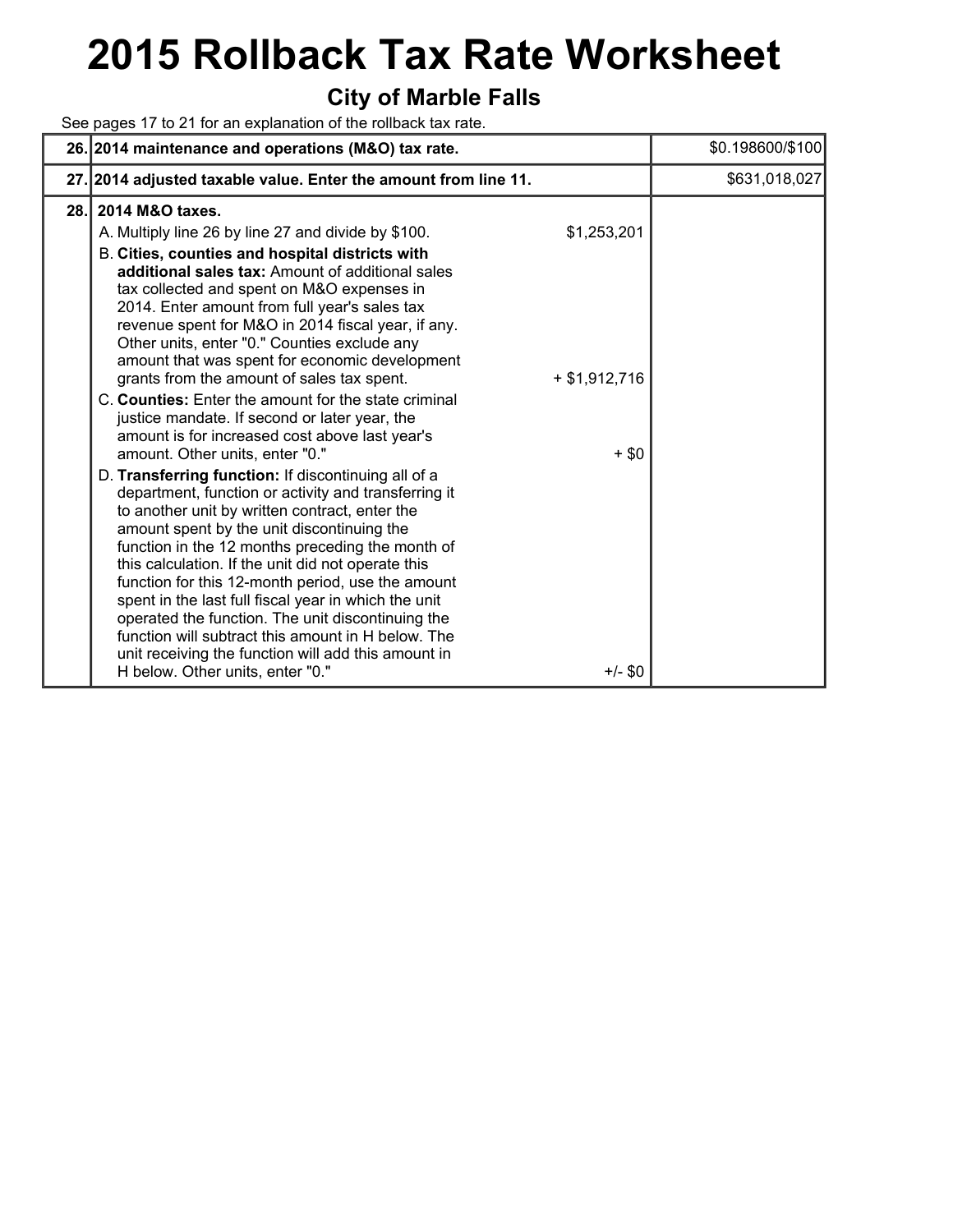## **2015 Rollback Tax Rate Worksheet (continued) City of Marble Falls**

| 28.<br> cont. | E. Taxes refunded for years preceding tax year<br>2014: Enter the amount of M&O taxes refunded<br>during the last budget year for tax years<br>preceding tax year 2014. Types of refunds<br>include court decisions, Section 25.25(b) and (c)<br>corrections and Section 31.11 payment errors. Do<br>not include refunds for tax year 2014. This line<br>$+$ \$308<br>applies only to tax years preceding tax year 2014.<br>F. Enhanced indigent health care expenditures:<br>Enter the increased amount for the current year's<br>enhanced indigent health care expenditures<br>above the preceding tax year's enhanced indigent<br>health care expenditures, less any state<br>assistance.<br>$+$ \$0<br>G. Taxes in tax increment financing (TIF): Enter<br>the amount of taxes paid into the tax increment<br>fund for a reinvestment zone as agreed by the<br>taxing unit. If the unit has no 2015 captured<br>appraised value in Line 16D, enter "0."<br>$-$ \$5,798 |                |
|---------------|----------------------------------------------------------------------------------------------------------------------------------------------------------------------------------------------------------------------------------------------------------------------------------------------------------------------------------------------------------------------------------------------------------------------------------------------------------------------------------------------------------------------------------------------------------------------------------------------------------------------------------------------------------------------------------------------------------------------------------------------------------------------------------------------------------------------------------------------------------------------------------------------------------------------------------------------------------------------------|----------------|
|               | H. Adjusted M&O Taxes. Add A, B, C, E and F. For<br>unit with D, subtract if discontinuing function and<br>add if receiving function. Subtract G.                                                                                                                                                                                                                                                                                                                                                                                                                                                                                                                                                                                                                                                                                                                                                                                                                          | \$3,160,427    |
|               | 29. 2015 adjusted taxable value.<br>Enter line 23 from the Effective Tax Rate Worksheet.                                                                                                                                                                                                                                                                                                                                                                                                                                                                                                                                                                                                                                                                                                                                                                                                                                                                                   | \$650,406,948  |
|               | 30. 2015 effective maintenance and operations rate.<br>Divide line 28H by line 29 and multiply by \$100.                                                                                                                                                                                                                                                                                                                                                                                                                                                                                                                                                                                                                                                                                                                                                                                                                                                                   | \$0.4859/\$100 |
|               | 31. 2015 rollback maintenance and operation rate.<br>Multiply line 30 by 1.08. (See lines 49 to 52 for additional rate for pollution<br>control expenses.                                                                                                                                                                                                                                                                                                                                                                                                                                                                                                                                                                                                                                                                                                                                                                                                                  | \$0.5247/\$100 |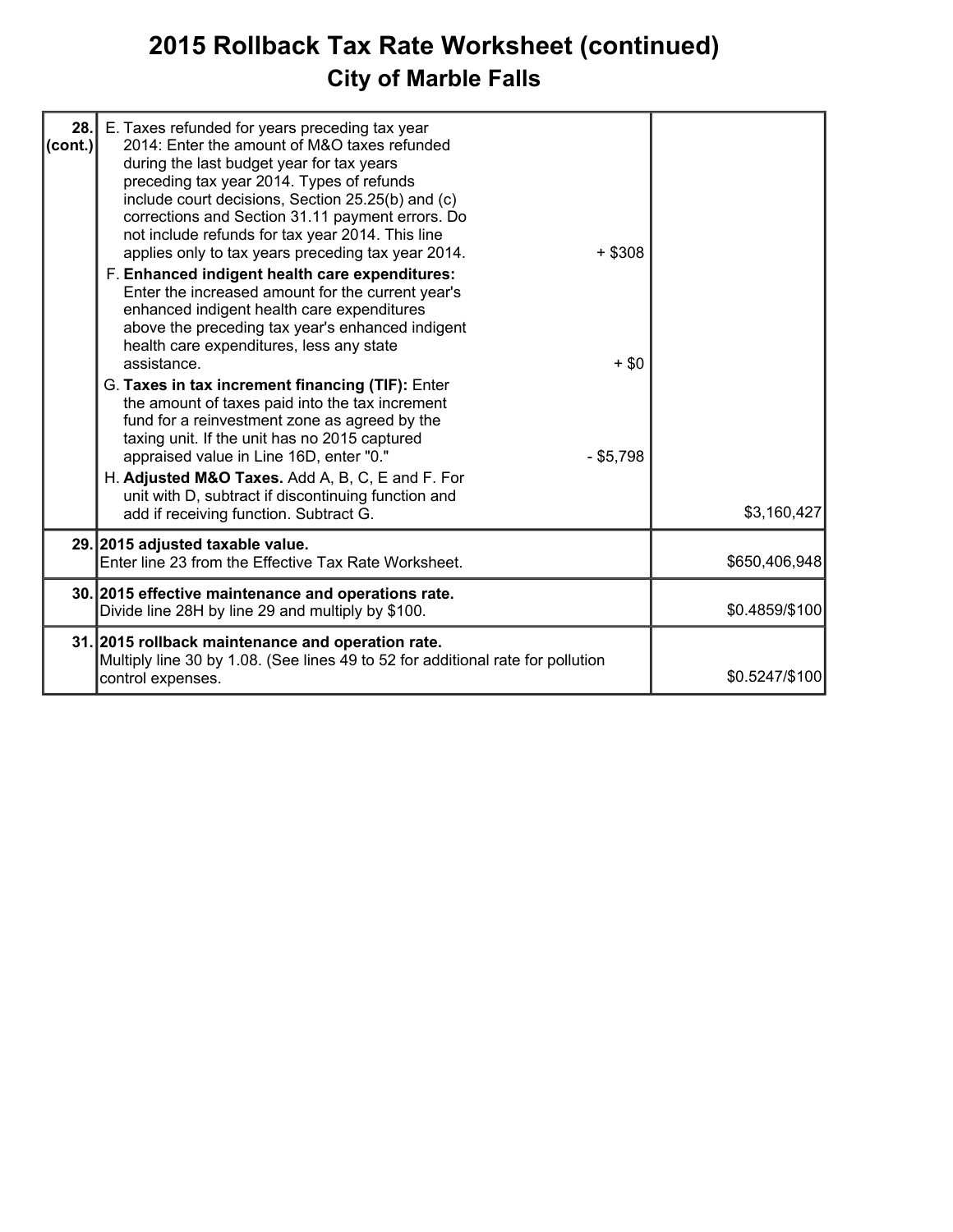## **2015 Rollback Tax Rate Worksheet (continued) City of Marble Falls**

| 32. | Total 2015 debt to be paid with property taxes and additional sales tax<br>revenue.<br>"Debt" means the interest and principal that will be paid on debts that:<br>(1) are paid by property taxes,<br>(2) are secured by property taxes,<br>(3) are scheduled for payment over a period longer than one year and<br>(4) are not classified in the unit's budget as M&O expenses.<br>A: Debt also includes contractual payments to other<br>taxing units that have incurred debts on behalf of<br>this taxing unit, if those debts meet the four<br>conditions above. Include only amounts that will be<br>paid from property tax revenue. Do not include<br>appraisal district budget payments. List the debt in<br>Schedule B: Debt Service.<br>\$3,311,501<br>B: Subtract unencumbered fund amount used to<br>reduce total debt.<br>-\$0<br>$-$430,223$<br>C: Subtract amount paid from other resources.<br>D: Adjusted debt. Subtract B and C from A. | \$2,881,278    |
|-----|----------------------------------------------------------------------------------------------------------------------------------------------------------------------------------------------------------------------------------------------------------------------------------------------------------------------------------------------------------------------------------------------------------------------------------------------------------------------------------------------------------------------------------------------------------------------------------------------------------------------------------------------------------------------------------------------------------------------------------------------------------------------------------------------------------------------------------------------------------------------------------------------------------------------------------------------------------|----------------|
|     | 33. Certified 2014 excess debt collections. Enter the amount certified by the<br>collector.                                                                                                                                                                                                                                                                                                                                                                                                                                                                                                                                                                                                                                                                                                                                                                                                                                                              | \$0            |
|     | 34. Adjusted 2015 debt. Subtract line 33 from line 32.                                                                                                                                                                                                                                                                                                                                                                                                                                                                                                                                                                                                                                                                                                                                                                                                                                                                                                   | \$2,881,278    |
|     | 35. Certified 2015 anticipated collection rate. Enter the rate certified by the<br>collector. If the rate is 100 percent or greater, enter 100 percent.                                                                                                                                                                                                                                                                                                                                                                                                                                                                                                                                                                                                                                                                                                                                                                                                  | 100.000000%    |
|     | 36. 2015 debt adjusted for collections. Divide line 34 by line 35.                                                                                                                                                                                                                                                                                                                                                                                                                                                                                                                                                                                                                                                                                                                                                                                                                                                                                       | \$2,881,278    |
|     | 37.12015 total taxable value. Enter the amount on line 19.                                                                                                                                                                                                                                                                                                                                                                                                                                                                                                                                                                                                                                                                                                                                                                                                                                                                                               | \$657,355,948  |
|     | 38. 2015 debt tax rate. Divide line 36 by line 37 and multiply by \$100.                                                                                                                                                                                                                                                                                                                                                                                                                                                                                                                                                                                                                                                                                                                                                                                                                                                                                 | \$0.4383/\$100 |
|     | 39. 2015 rollback tax rate. Add lines 31 and 38.                                                                                                                                                                                                                                                                                                                                                                                                                                                                                                                                                                                                                                                                                                                                                                                                                                                                                                         | \$0.9630/\$100 |
|     | 40. COUNTIES ONLY. Add together the rollback tax rates for each type of tax the<br>county levies. The total is the 2015 county rollback tax rate.                                                                                                                                                                                                                                                                                                                                                                                                                                                                                                                                                                                                                                                                                                                                                                                                        | \$/\$100       |

A taxing unit that adopted the additional sales tax must complete the lines for the *Additional Sales Tax Rate*. A taxing unit seeking additional rollback protection for pollution control expenses completes the *Additional Rollback Protection for Pollution Control*.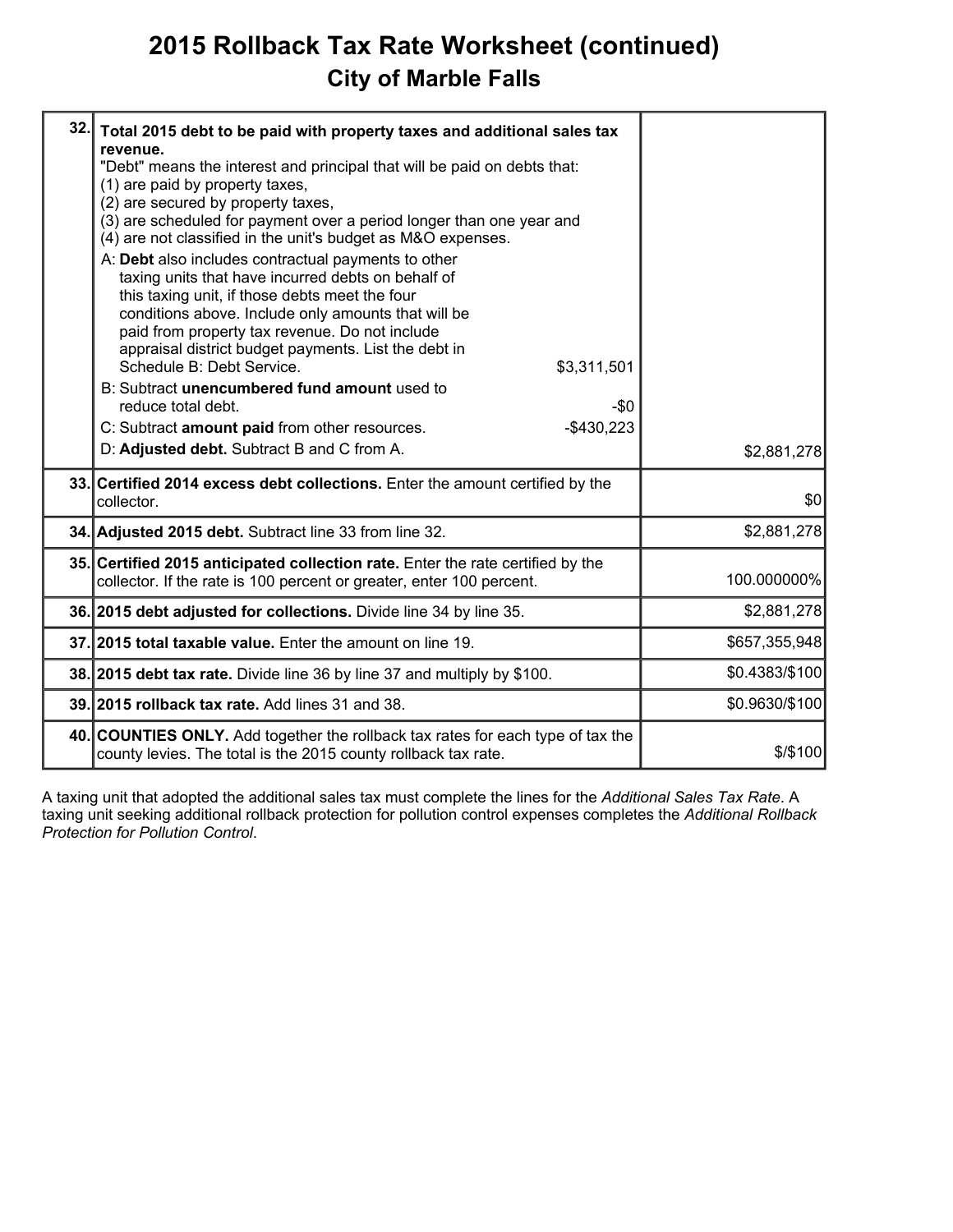## **Additional Sales Tax Rate Worksheet City of Marble Falls**

| May 2015. Enter the Comptroller's estimate of taxable sales for the previous four<br>quarters. Units that adopted the sales tax before August 2014, skip this line.                                                     | \$0                                                                                                                                                                                                                                                                                                                                                                                                                                                                                                                                                                                                                                                                            |
|-------------------------------------------------------------------------------------------------------------------------------------------------------------------------------------------------------------------------|--------------------------------------------------------------------------------------------------------------------------------------------------------------------------------------------------------------------------------------------------------------------------------------------------------------------------------------------------------------------------------------------------------------------------------------------------------------------------------------------------------------------------------------------------------------------------------------------------------------------------------------------------------------------------------|
| spent for economic development grants from the amount of estimated sales tax<br>revenue.                                                                                                                                |                                                                                                                                                                                                                                                                                                                                                                                                                                                                                                                                                                                                                                                                                |
| UNITS THAT ADOPTED THE SALES TAX IN AUGUST OR NOVEMBER<br>2014, OR IN JANUARY OR MAY 2015. Multiply the amount on line 41 by the<br>sales tax rate (.01, .005, or .0025, as applicable) and multiply the result by .95. |                                                                                                                                                                                                                                                                                                                                                                                                                                                                                                                                                                                                                                                                                |
| $-OR-$                                                                                                                                                                                                                  |                                                                                                                                                                                                                                                                                                                                                                                                                                                                                                                                                                                                                                                                                |
| UNITS THAT ADOPTED THE SALES TAX BEFORE AUGUST 2014. Enter<br>the sales tax revenue for the previous four quarters. Do not multiply by .95.                                                                             | \$1,912,716                                                                                                                                                                                                                                                                                                                                                                                                                                                                                                                                                                                                                                                                    |
| Worksheet.                                                                                                                                                                                                              | \$657,355,948                                                                                                                                                                                                                                                                                                                                                                                                                                                                                                                                                                                                                                                                  |
|                                                                                                                                                                                                                         | \$0.2909/\$100                                                                                                                                                                                                                                                                                                                                                                                                                                                                                                                                                                                                                                                                 |
| 25, as applicable, on the Effective Tax Rate Worksheet.                                                                                                                                                                 | \$0.6261/\$100                                                                                                                                                                                                                                                                                                                                                                                                                                                                                                                                                                                                                                                                 |
|                                                                                                                                                                                                                         |                                                                                                                                                                                                                                                                                                                                                                                                                                                                                                                                                                                                                                                                                |
| UNITS THAT ADOPTED THE SALES TAX IN AUGUST OR NOVEMBER<br>2014, OR IN JANUARY OR MAY 2015. Subtract line 45 from line 46.                                                                                               |                                                                                                                                                                                                                                                                                                                                                                                                                                                                                                                                                                                                                                                                                |
| $-OR-$                                                                                                                                                                                                                  |                                                                                                                                                                                                                                                                                                                                                                                                                                                                                                                                                                                                                                                                                |
| UNITS THAT ADOPTED THE SALES TAX BEFORE AUGUST 2014. Enter<br>line 46, do not subtract.                                                                                                                                 | \$0.6261/\$100                                                                                                                                                                                                                                                                                                                                                                                                                                                                                                                                                                                                                                                                 |
| 40, as applicable, of the rollback tax rate worksheet.                                                                                                                                                                  | \$0.9630/\$100                                                                                                                                                                                                                                                                                                                                                                                                                                                                                                                                                                                                                                                                 |
|                                                                                                                                                                                                                         | \$0.6721/\$100                                                                                                                                                                                                                                                                                                                                                                                                                                                                                                                                                                                                                                                                 |
|                                                                                                                                                                                                                         | 41. Units that adopted the sales tax in August or November 2014, or in January or<br>42. Estimated sales tax revenue. Counties exclude any amount that is or will be<br>43. 2015 total taxable value. Enter the amount from line 37 of the Rollback Tax Rate<br>44. Sales tax adjustment rate. Divide line 42 by line 43 and multiply by \$100.<br>45. 2015 effective tax rate, unadjusted for sales tax. Enter the rate from line 24 or<br>46. 2015 effective tax rate, adjusted for sales tax.<br>47. 2015 rollback tax rate, unadjusted for sales tax. Enter the rate from line 39 or<br>48. 2015 rollback tax rate, adjusted for sales tax. Subtract line 44 from line 47. |

If the additional sales tax rate increased or decreased from last year, contact the Comptroller's office for special instructions on calculating the sales tax projection for the first year after the rate change.